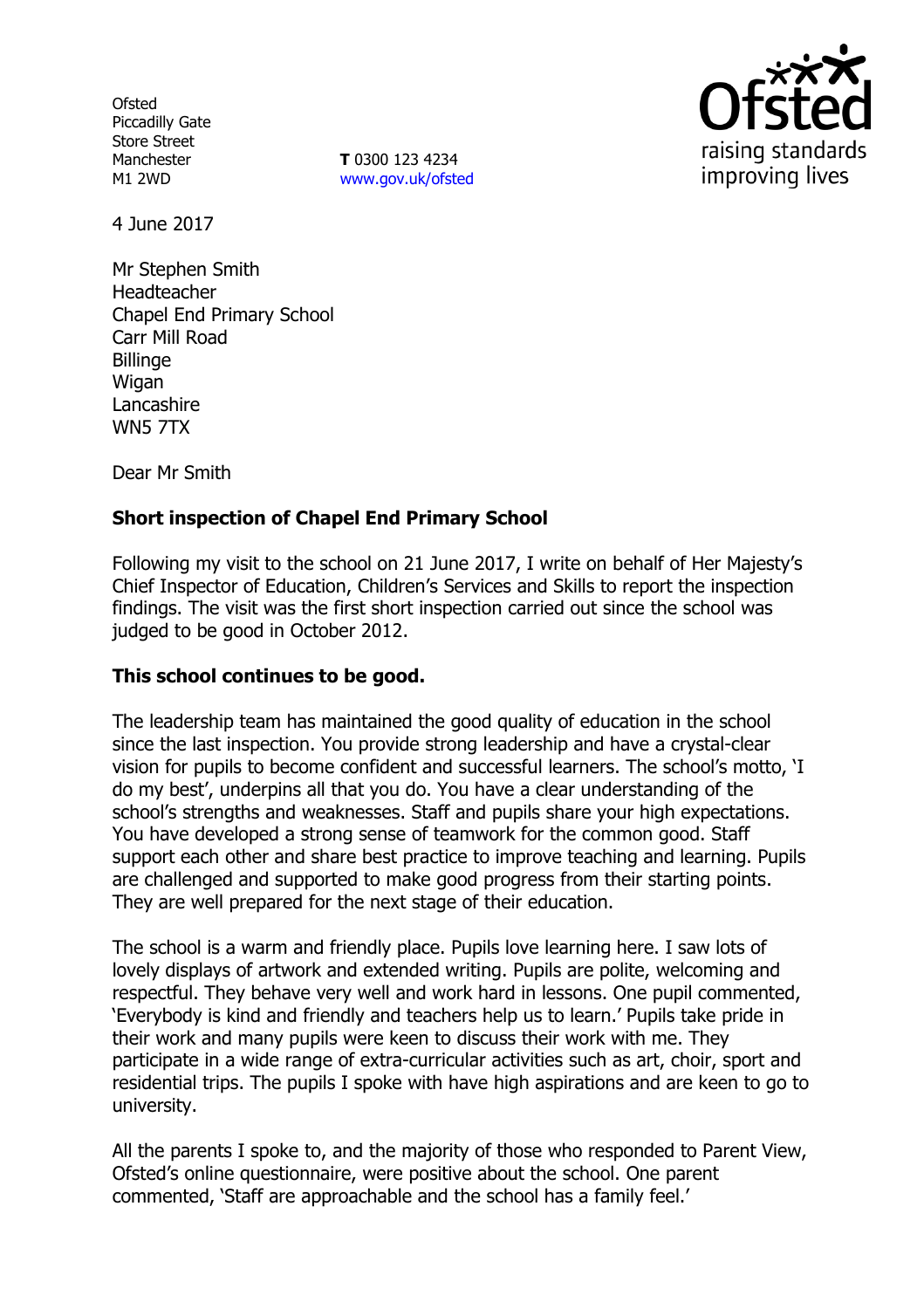

You have addressed the areas for improvement successfully which were identified at the last inspection. You have provided training and guidance for middle leaders. As a result, they have become more involved in monitoring and evaluating the quality of teaching across the school. Middle leaders ensure that assessment is accurate by regular sampling of pupils' work. Teachers track pupils' progress and use assessment information to plan interesting and challenging lessons. Governors are committed to ongoing improvement and provide support and challenge for leaders. They visit the school regularly to observe teaching alongside leaders and discuss pupils' progress. Governors know the school's strengths and areas for development. One governor commented, 'The school is a happy community and the children and staff work well together.' Governors are making themselves increasingly available to parents, for example by attending school concerts and rewards assemblies.

Children in the early years make good progress. The proportion achieving a good level of development has been above the national average for the last three years. Disadvantaged children are making faster progress than in 2016, and as a result, more are reaching a good level of development. In 2016, the proportion of pupils achieving the Year 1 phonics screening check was above average.

The proportion of pupils who met the expected standard in reading, writing and mathematics at the end of Year 2 was also above average. You recognise that the number of middle-ability pupils reaching the higher standards at key stage 1 in 2016 should have been higher in reading, writing and mathematics. You have introduced a number of initiatives to address this and outcomes for this group are now improving.

In 2016, at the end of key stage 2, all pupils made at least expected progress in reading. Progress in writing and mathematics was significantly above the national average. Over time, progress in reading at key stage 2 has not been as rapid as progress in writing and mathematics. You have taken steps to rectify this and there is already evidence of improvement. You acknowledge the need to improve the attendance of disadvantaged pupils.

## **Safeguarding is effective.**

Leaders have ensured that safeguarding arrangements are fit for purpose. Records are detailed and of high quality. Induction procedures reflect the high priority given to keeping children safe. Staff are appropriately trained and have a clear understanding of what to do if they have concerns about the safety of any pupil. Staff receive regular updates throughout the year. A designated governor is responsible for health and safety and reports regularly to all governors about any issues that require attention.

Pupils say that they feel safe and well looked after in school. They report that bullying is rare and that staff act quickly to resolve any issues. Pupils have a good understanding of how to keep themselves safe when using the internet. The overwhelming majority of parents who completed Ofsted's online questionnaire, Parent View, were very positive about the school's work to keep their children safe.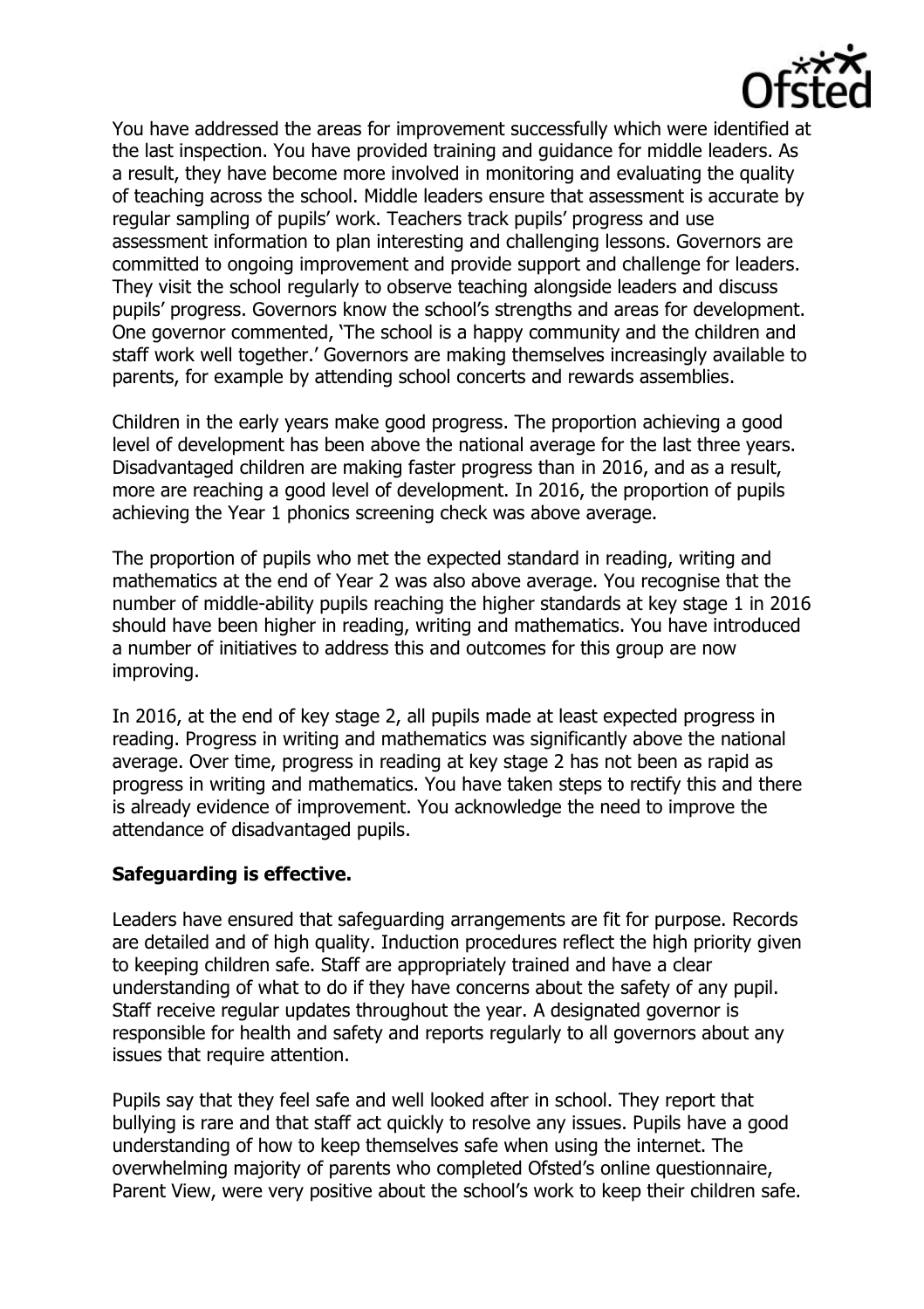

## **Inspection findings**

- You recognised that pupils did not make rapid enough progress in reading at the end of key stage 2 last year. You have introduced a range of initiatives to improve pupils' progress. Guided reading programmes are developing pupils' vocabulary and comprehension skills. You and your team have provided more 'boy-friendly' texts to engage boys in their learning. You encourage reading by giving out awards and organising author visits. Current assessment information shows that progress in reading is improving. However, you acknowledge that this remains an area for further development.
- A small proportion of middle-ability pupils did not perform as well as their peers nationally at the higher levels in reading, writing and mathematics at the end of key stage 1 in 2016. You identified this and implemented a number of strategies to improve this group's progress. Pupils say that they enjoy reading and read regularly in school. Pupils who read to me were able to apply reading techniques such as sounding out unfamiliar words. Real-world contexts such as 'extinction' act as 'hooks' to capture pupils' imagination and provide them with the opportunity to write for a purpose. There is a strong emphasis on developing pupils' vocabulary and spelling through extended writing. You have introduced a whole-school focus on reasoning in mathematics, which is bearing fruit. Pupils enjoy their mathematics lessons and the work that they are set makes them think hard. My review of your data, scrutiny of pupils' work and discussions with pupils indicate that they are making good progress.
- In 2016, disadvantaged pupils did not make enough progress in mathematics at the end of key stages 1 and 2. You know the barriers to learning that this group of children sometimes face and make good use of the additional funding provided by the pupil premium. Inspection evidence shows that these pupils are now catching up. Teachers hold regular meetings to track pupils' progress and organise extra support for those pupils who may have fallen behind. Teaching assistants help those pupils with specific learning difficulties to accelerate their learning.
- The attendance of all pupils was below average in 2016. The proportion of pupils who are persistently absent from school was above average. You have taken action to improve attendance. For example, leaders follow up pupil absences with parents and carers tenaciously. Leaders know individual pupils and families well and work closely with them, engaging the support of the education welfare officer. Regular attendance is celebrated through rewards. The pupil premium funding supports eligible pupils to attend breakfast club. The impact of these initiatives is that attendance is now above the national average. In addition, there has been a reduction in the number of pupils that are persistently absent. However, you recognise that the attendance of some disadvantaged pupils needs to improve further.

## **Next steps for the school**

Leaders and those responsible for governance should ensure that they: